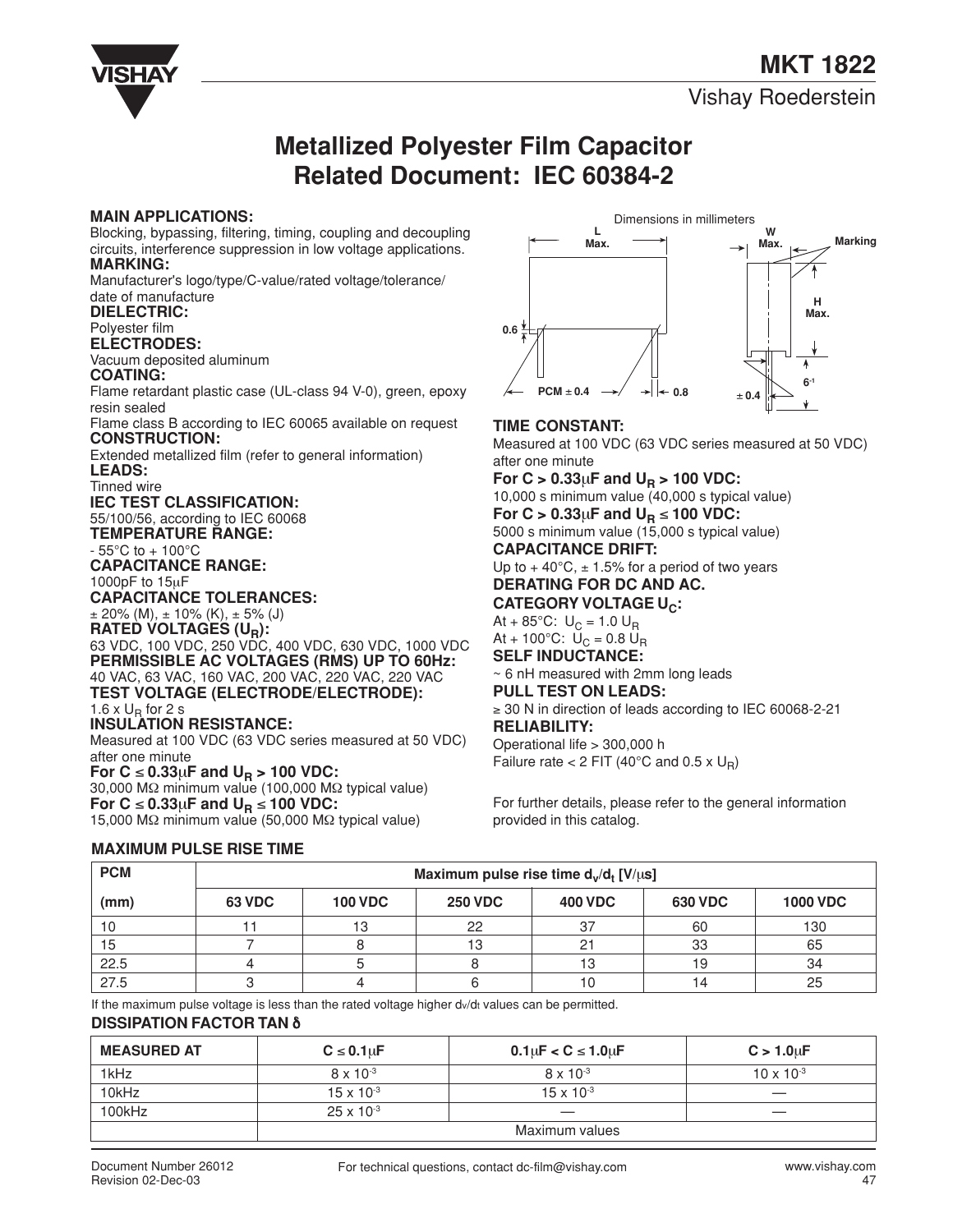# **MKT 1822**



## Vishay Roederstein Metallized Polyester, Related Document.: IEC 60384-2

| <b>CAPACITANCE</b> | <b>CAPACITANCE</b><br><b>CODE</b> | <b>VOLTAGE</b><br>CODE 06<br>63 VDC/40 VAC |                          |                          |                          | <b>VOLTAGE</b><br>CODE 01<br>100 VDC/63 VAC |                          |      | <b>VOLTAGE</b><br><b>CODE 25</b><br>250 VDC/160 VAC |                          |                          |                                  |                          |
|--------------------|-----------------------------------|--------------------------------------------|--------------------------|--------------------------|--------------------------|---------------------------------------------|--------------------------|------|-----------------------------------------------------|--------------------------|--------------------------|----------------------------------|--------------------------|
|                    |                                   | W                                          | н                        | L                        | <b>PCM</b>               | W                                           | н                        | L    | <b>PCM</b>                                          | W                        | н                        | L                                | <b>PCM</b>               |
| 1000 pF            | $-210$                            |                                            | $\overline{\phantom{0}}$ | $\overline{\phantom{0}}$ |                          | $\overline{\phantom{0}}$                    | $\overline{\phantom{0}}$ |      |                                                     |                          |                          |                                  |                          |
| 1500 pF            | $-215$                            |                                            |                          |                          |                          |                                             |                          |      |                                                     |                          |                          |                                  |                          |
| 2200 pF            | $-222$                            | $\overline{\phantom{0}}$                   | $\overline{\phantom{0}}$ | $\overline{\phantom{0}}$ | $\overline{\phantom{0}}$ | $\overline{\phantom{0}}$                    | $\overline{\phantom{0}}$ |      | $\overline{\phantom{0}}$                            | $\overline{\phantom{0}}$ | $\overline{\phantom{0}}$ | $\overline{\phantom{0}}$         |                          |
| 3300 pF            | $-233$                            |                                            | $\overline{\phantom{0}}$ | $\overline{\phantom{0}}$ |                          | $\overline{\phantom{0}}$                    |                          |      | $\overline{\phantom{0}}$                            | $\overline{\phantom{0}}$ |                          | $\overline{\phantom{0}}$         |                          |
| 4700 pF            | $-247$                            |                                            |                          |                          |                          | $\overline{\phantom{0}}$                    |                          |      |                                                     |                          |                          |                                  |                          |
| 6800 pF            | $-268$                            | $\overline{\phantom{0}}$                   |                          | $\overline{\phantom{0}}$ |                          | $\overline{\phantom{0}}$                    |                          |      |                                                     | $\overline{\phantom{0}}$ |                          |                                  |                          |
| $0.01 \mu F$       | $-310$                            |                                            | $\overline{\phantom{0}}$ |                          |                          | $\overline{\phantom{0}}$                    | —                        |      | $\overline{\phantom{0}}$                            | $\overline{\phantom{0}}$ | $\overline{\phantom{0}}$ | $\overline{\phantom{0}}$         |                          |
| $0.015 \mu F$      | $-315$                            | $\overline{\phantom{0}}$                   | $\overline{\phantom{0}}$ | $\overline{\phantom{0}}$ | $\overline{\phantom{0}}$ | $\overline{\phantom{0}}$                    | $\overline{\phantom{0}}$ |      | $\overline{\phantom{0}}$                            | $\overline{\phantom{0}}$ |                          | $\overline{\phantom{0}}$         | $\overline{\phantom{0}}$ |
| $0.022 \mu F$      | $-322$                            |                                            | $\overline{\phantom{0}}$ |                          |                          | $\overline{\phantom{0}}$                    |                          |      |                                                     |                          |                          |                                  |                          |
| $0.033 \mu F$      | $-333$                            | $\overline{\phantom{0}}$                   |                          |                          |                          |                                             |                          |      |                                                     | 4.0                      | 9.0                      | 13.0                             | 10                       |
| $0.047 \mu F$      | $-347$                            |                                            |                          |                          |                          |                                             |                          |      |                                                     | 4.0                      | 9.0                      | 13.0                             | 10                       |
| $0.068 \mu F$      | $-368$                            | $\overline{\phantom{0}}$                   | $\overline{\phantom{0}}$ | $\overline{\phantom{0}}$ | $\overline{\phantom{0}}$ | 4.0                                         | 9.0                      | 13.0 | 10                                                  | 4.5                      | 9.5                      | 13.0                             | 10                       |
| $0.1 \mu F$        | $-410$                            | $\overline{\phantom{0}}$                   | $\overline{\phantom{0}}$ | $\overline{\phantom{0}}$ | $\overline{\phantom{0}}$ | 4.0                                         | 9.0                      | 13.0 | 10                                                  | 5.5                      | 10.5                     | 18.0                             | 15                       |
| $0.15 \mu F$       | $-415$                            |                                            | $\overline{\phantom{0}}$ | $\overline{\phantom{0}}$ |                          | 4.0                                         | 9.0                      | 13.0 | 10                                                  | 5.5                      | 10.5                     | 18.0                             | 15                       |
| $0.22 \mu F$       | $-422$                            | 4.0                                        | 9.0                      | 13.0                     | 10                       | 4.5                                         | 9.5                      | 13.0 | 10                                                  | 5.5                      | 10.5                     | 18.0                             | 15                       |
| $0.33 \mu F$       | $-433$                            | 4.0                                        | 9.0                      | 13.0                     | 10                       | 5.5                                         | 10.5                     | 18.0 | 15                                                  | 6.5                      | 12.5                     | 18.0                             | 15                       |
| $0.47 \mu F$       | $-447$                            | 5.5                                        | 10.5                     | 13.0                     | 10                       | 5.5                                         | 10.5                     | 18.0 | 15                                                  | 6.5                      | 14.5                     | 26.5                             | 22.5                     |
| $0.68 \mu F$       | $-468$                            | 5.5                                        | 10.5                     | 18.0                     | 15                       | 6.5                                         | 12.5                     | 18.0 | 15                                                  | 7.5                      | 15.5                     | 26.5                             | 22.5                     |
| $1.0 \mu F$        | $-510$                            | 5.5                                        | 10.5                     | 18.0                     | 15                       | 7.5                                         | 13.5                     | 18.0 | $\overline{15}$                                     | 8.5                      | 16.5                     | 26.5                             | 22.5                     |
| $1.5 \mu F$        | $-515$                            | 6.5                                        | 12.5                     | 18.0                     | 15                       | 7.5                                         | 15.5                     | 26.5 | 22.5                                                | 9.0                      | 18.5                     | 31.5                             | 27.5                     |
| $2.2 \mu F$        | $-522$                            | 7.5                                        | 13.5                     | 18.0                     | 15                       | 8.5                                         | 16.5                     | 26.5 | 22.5                                                | 11.5                     | 20.5                     | 31.5                             | 27.5                     |
| $3.3 \mu F$        | $-533$                            | 7.5                                        | 15.5                     | 26.5                     | 22.5                     | 10.5                                        | 18.5                     | 26.5 | 22.5                                                | 13.5                     | 23.5                     | 31.5                             | 27.5                     |
| $4.7 \mu F$        | $-547$                            | 8.5                                        | 16.5                     | 26.5                     | 22.5                     | 11.5                                        | 20.5                     | 31.5 | 27.5                                                | $\overline{\phantom{0}}$ |                          | $\overbrace{\phantom{12321111}}$ |                          |
| $6.8 \mu F$        | $-568$                            | 10.5                                       | 18.5                     | 26.5                     | 22.5                     | 13.5                                        | 23.5                     | 31.5 | 27.5                                                | $\overline{\phantom{0}}$ | $\overline{\phantom{0}}$ |                                  |                          |
| 10.0 µF            | $-610$                            | 11.5                                       | 20.5                     | 31.5                     | 27.5                     | 15.0                                        | 24.5                     | 31.5 | 27.5                                                | $\overline{\phantom{0}}$ | $\overline{\phantom{0}}$ |                                  |                          |
| 15.0 µF            | $-615$                            | 13.5                                       | 23.5                     | 31.5                     | 27.5                     | 16.5                                        | 29.5                     | 31.5 | 27.5                                                | $\overline{\phantom{0}}$ | $\overline{\phantom{0}}$ | $\overline{\phantom{0}}$         |                          |

### **RECOMMENDED PACKAGING**

| <b>LETTER</b><br><b>CODE</b> | <b>TYPE OF</b><br><b>PACKAGING</b> | <b>HEIGHT (H)</b> | <b>REEL</b><br><b>DIAMETER</b> | <b>ORDERING CODE</b><br><b>EXAMPLE</b> | <b>PCM</b> | <b>PCM</b> | <b>PCM</b>    |
|------------------------------|------------------------------------|-------------------|--------------------------------|----------------------------------------|------------|------------|---------------|
|                              |                                    | (mm)              | (mm)                           |                                        | 10         | 15         | $22.5 - 27.5$ |
| D                            | <b>AMMO</b>                        | 16.5              | $S^*$                          | MKT 1822-422-065-D                     | X          | X          |               |
| G                            | <b>AMMO</b>                        | 18.5              | $S^*$                          | MKT 1822-422-065-G                     | X          | X          |               |
|                              | REEL                               | 16.5              | 350                            | MKT 1822-422-065-F                     | X          | X          |               |
| W                            | <b>REEL</b>                        | 18.5              | 350                            | MKT 1822-422-065-W                     | X          | Χ          |               |
|                              | <b>REEL</b>                        | 18.5              | 500                            | MKT 1822-510-255-V                     |            | X          | X             |
| G                            | <b>AMMO</b>                        | 18.5              | $\mathsf{I}^*$                 | MKT 1822-510-255-G                     |            |            | X             |
|                              | <b>BULK</b>                        |                   |                                | MKT 1822-510-255                       |            |            |               |

 $*S = box size 55 \times 210 \times 340 \text{mm}$  (W  $\times H \times L$ )

 $*L = box$  size 60 x 360 x 510mm (W x H x L)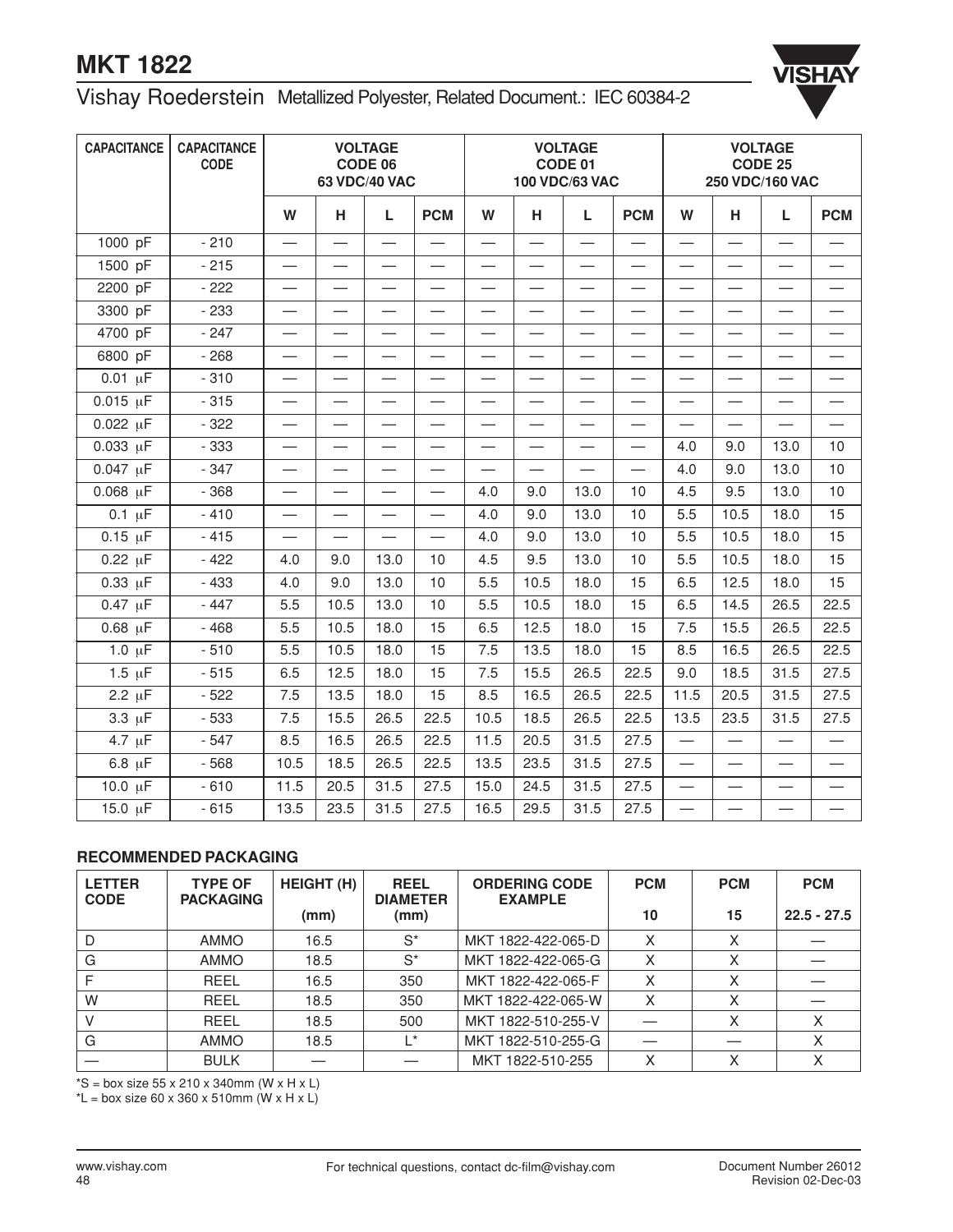

## Metallized Polyester, Related Document.: IEC 60384-2 Vishay Roederstein

| <b>CAPACITANCE</b>  | <b>CAPACITANCE</b><br><b>CODE</b> | <b>VOLTAGE</b><br><b>CODE 40</b><br>400 VDC/200 VAC |                          |                          |                          | <b>VOLTAGE</b><br>CODE 63*<br>630 VDC/220 VAC |                          |                          | <b>VOLTAGE</b><br><b>CODE 10*</b><br>1000 VDC/220 VAC |                          |                          |                          |                          |
|---------------------|-----------------------------------|-----------------------------------------------------|--------------------------|--------------------------|--------------------------|-----------------------------------------------|--------------------------|--------------------------|-------------------------------------------------------|--------------------------|--------------------------|--------------------------|--------------------------|
|                     |                                   | W                                                   | н                        | L                        | <b>PCM</b>               | W                                             | н                        | L                        | <b>PCM</b>                                            | W                        | н                        | L                        | <b>PCM</b>               |
| 1000 pF             | $-210$                            | 4.0                                                 | 9.0                      | 13.0                     | 10                       | 4.0                                           | 9.0                      | 13.0                     | 10                                                    | 4.0                      | 9.0                      | 13.0                     | 10                       |
| 1500 pF             | $-215$                            | 4.0                                                 | 9.0                      | 13.0                     | 10                       | 4.0                                           | 9.0                      | 13.0                     | 10                                                    | 4.0                      | 9.0                      | 13.0                     | 10                       |
| 2200 pF             | $-222$                            | 4.0                                                 | 9.0                      | 13.0                     | 10                       | 4.0                                           | 9.0                      | 13.0                     | 10                                                    | 4.0                      | 9.0                      | 13.0                     | 10                       |
| 3300 pF             | $-233$                            | 4.0                                                 | 9.0                      | 13.0                     | 10                       | 4.0                                           | 9.0                      | 13.0                     | 10                                                    | 4.0                      | 9.0                      | 13.0                     | 10                       |
| 4700 pF             | $-247$                            | 4.0                                                 | 9.0                      | 13.0                     | 10                       | 4.0                                           | 9.0                      | 13.0                     | 10                                                    | 5.5                      | 10.5                     | 13.0                     | 10                       |
| 6800 pF             | $-268$                            | 4.0                                                 | 9.0                      | 13.0                     | 10                       | 4.0                                           | 9.0                      | 13.0                     | 10                                                    | 6.5                      | 11.5                     | 13.0                     | 10                       |
| $0.01 \mu F$        | $-310$                            | 4.0                                                 | 9.0                      | 13.0                     | 10                       | 4.0                                           | 9.0                      | 13.0                     | 10                                                    | 5.5                      | 10.5                     | 18.0                     | 15                       |
| $0.015 \mu F$       | $-315$                            | 4.0                                                 | 9.0                      | 13.0                     | 10                       | 5.5                                           | 10.5                     | 13.0                     | 10                                                    | 6.5                      | 12.5                     | 18.0                     | 15                       |
| $0.022 \mu F$       | $-322$                            | 4.0                                                 | 9.0                      | 13.0                     | 10                       | 6.5                                           | 11.5                     | 13.0                     | 10                                                    | 7.5                      | 13.5                     | 18.0                     | 15                       |
| $0.033 \mu F$       | $-333$                            | 4.0                                                 | 9.0                      | 13.0                     | 10                       | 5.5                                           | 10.5                     | 18.0                     | 15                                                    | 6.5                      | 14.5                     | 26.5                     | 22.5                     |
| $0.047 \text{ µF}$  | $-347$                            | 5.5                                                 | 10.5                     | 18.0                     | 15                       | 6.5                                           | 12.5                     | 18.0                     | 15                                                    | 7.5                      | 15.5                     | 26.5                     | 22.5                     |
| $0.068 \mu F$       | $-368$                            | 5.5                                                 | 10.5                     | 18.0                     | 15                       | 7.5                                           | 13.5                     | 18.0                     | 15                                                    | 8.5                      | 16.5                     | 26.5                     | 22.5                     |
| $\overline{0.1}$ µF | $-410$                            | 5.5                                                 | 10.5                     | 18.0                     | 15                       | 6.5                                           | 14.5                     | 26.5                     | 22.5                                                  | 10.5                     | 18.5                     | 26.5                     | 22.5                     |
| $0.15 \mu F$        | $-415$                            | 6.5                                                 | 12.5                     | 18.0                     | 15                       | 7.5                                           | 15.5                     | 26.5                     | 22.5                                                  | 11.5                     | 20.5                     | 31.5                     | 27.5                     |
| $0.22 \mu F$        | $-422$                            | 7.5                                                 | 15.5                     | 26.5                     | 22.5                     | 8.5                                           | 16.5                     | 26.5                     | 22.5                                                  | 13.5                     | 23.5                     | 31.5                     | 27.5                     |
| $0.33 \mu F$        | $-433$                            | 8.5                                                 | 16.5                     | 26.5                     | 22.5                     | 11.5                                          | 20.5                     | 31.5                     | 27.5                                                  | 16.5                     | 29.5                     | 31.5                     | 27.5                     |
| $0.47 \mu F$        | $-447$                            | 10.5                                                | 18.5                     | 26.5                     | 22.5                     | 11.5                                          | 20.5                     | 31.5                     | 27.5                                                  | 20.0                     | 35.0                     | 31.5                     | 27.5                     |
| $0.68$ $\mu$ F      | $-468$                            | 11.5                                                | 20.5                     | 31.5                     | 27.5                     | 13.5                                          | 23.5                     | 31.5                     | 27.5                                                  | $\overline{\phantom{0}}$ |                          |                          |                          |
| $1.0 \mu F$         | $-510$                            | 11.5                                                | 20.5                     | 31.5                     | 27.5                     | 15.0                                          | 24.5                     | 31.5                     | 27.5                                                  | $\overline{\phantom{0}}$ | $\overline{\phantom{0}}$ | $\overline{\phantom{0}}$ |                          |
| $1.5 \mu F$         | $-515$                            | 13.5                                                | 23.5                     | 31.5                     | 27.5                     | $\overline{\phantom{0}}$                      |                          |                          |                                                       |                          |                          |                          |                          |
| $2.2 \mu F$         | $-522$                            | $\overline{\phantom{0}}$                            | $\overline{\phantom{0}}$ |                          | $\equiv$                 | $\overline{\phantom{0}}$                      | $\equiv$                 | $\overline{\phantom{0}}$ | $\overline{\phantom{0}}$                              | $\overline{\phantom{0}}$ |                          | $\overline{\phantom{0}}$ |                          |
| $3.3 \mu F$         | $-533$                            | $\overline{\phantom{0}}$                            | $\overline{\phantom{0}}$ |                          | $\overline{\phantom{0}}$ | $\equiv$                                      |                          | $\overline{\phantom{0}}$ | $\overline{\phantom{0}}$                              |                          | $\overline{\phantom{0}}$ | $\overline{\phantom{0}}$ |                          |
| $4.7 \mu F$         | $-547$                            |                                                     |                          |                          |                          |                                               |                          |                          |                                                       |                          |                          |                          |                          |
| $6.8 \mu F$         | $-568$                            | $\overline{\phantom{0}}$                            | $\overline{\phantom{0}}$ |                          |                          | $\overline{\phantom{0}}$                      |                          | $\overline{\phantom{0}}$ | $\overline{\phantom{0}}$                              | $\overline{\phantom{0}}$ | $\overline{\phantom{0}}$ | $\overline{\phantom{0}}$ |                          |
| 10.0 µF             | $-610$                            | $\overline{\phantom{0}}$                            | $\overline{\phantom{0}}$ |                          | $\overline{\phantom{0}}$ | $\overline{\phantom{0}}$                      | $\overline{\phantom{0}}$ | $\equiv$                 | $\overline{\phantom{0}}$                              |                          | $\equiv$                 | $\overline{\phantom{0}}$ | $\overline{\phantom{0}}$ |
| 15.0 µF             | $-615$                            | —                                                   |                          | $\overline{\phantom{0}}$ | —                        | $\overline{\phantom{0}}$                      | $\overline{\phantom{0}}$ |                          |                                                       | —                        |                          |                          |                          |

Further C-values upon request.

\*Not suitable for mains applications.

Please refer to X-capacitors in out catalog "RFI Suppression Components".

#### **RECOMMENDED PACKAGING**

| <b>LETTER</b><br><b>CODE</b> | <b>TYPE OF</b><br><b>PACKAGING</b> | <b>HEIGHT (H)</b> | <b>REEL</b><br><b>DIAMETER</b> | <b>ORDERING CODE</b><br><b>EXAMPLE</b> | <b>PCM</b> | <b>PCM</b> | <b>PCM</b>    |
|------------------------------|------------------------------------|-------------------|--------------------------------|----------------------------------------|------------|------------|---------------|
|                              |                                    | (mm)              | (mm)                           |                                        | 10         | 15         | $22.5 - 27.5$ |
|                              | <b>AMMO</b>                        | 16.5              | $S^*$                          | MKT 1822-422-065-D                     | X          | Χ          |               |
| G                            | <b>AMMO</b>                        | 18.5              | $S^*$                          | MKT 1822-422-065-G                     |            | X          |               |
|                              | <b>REEL</b>                        | 16.5              | 350                            | MKT 1822-422-065-F                     | X          | X          |               |
| W                            | REEL                               | 18.5              | 350                            | MKT 1822-422-065-W                     | X          | X          |               |
|                              | REEL                               | 18.5              | 500                            | MKT 1822-510-255-V                     |            | X          |               |
| G                            | <b>AMMO</b>                        | 18.5              | $\mathsf{I}^*$                 | MKT 1822-510-255-G                     |            |            | X             |
|                              | <b>BULK</b>                        |                   |                                | MKT 1822-522-255                       | Χ          | X          | X             |

 $*S = box size 55 x 210 x 340mm (W x H x L)$  $*L = box$  size 60 x 360 x 510mm (W x H x L)